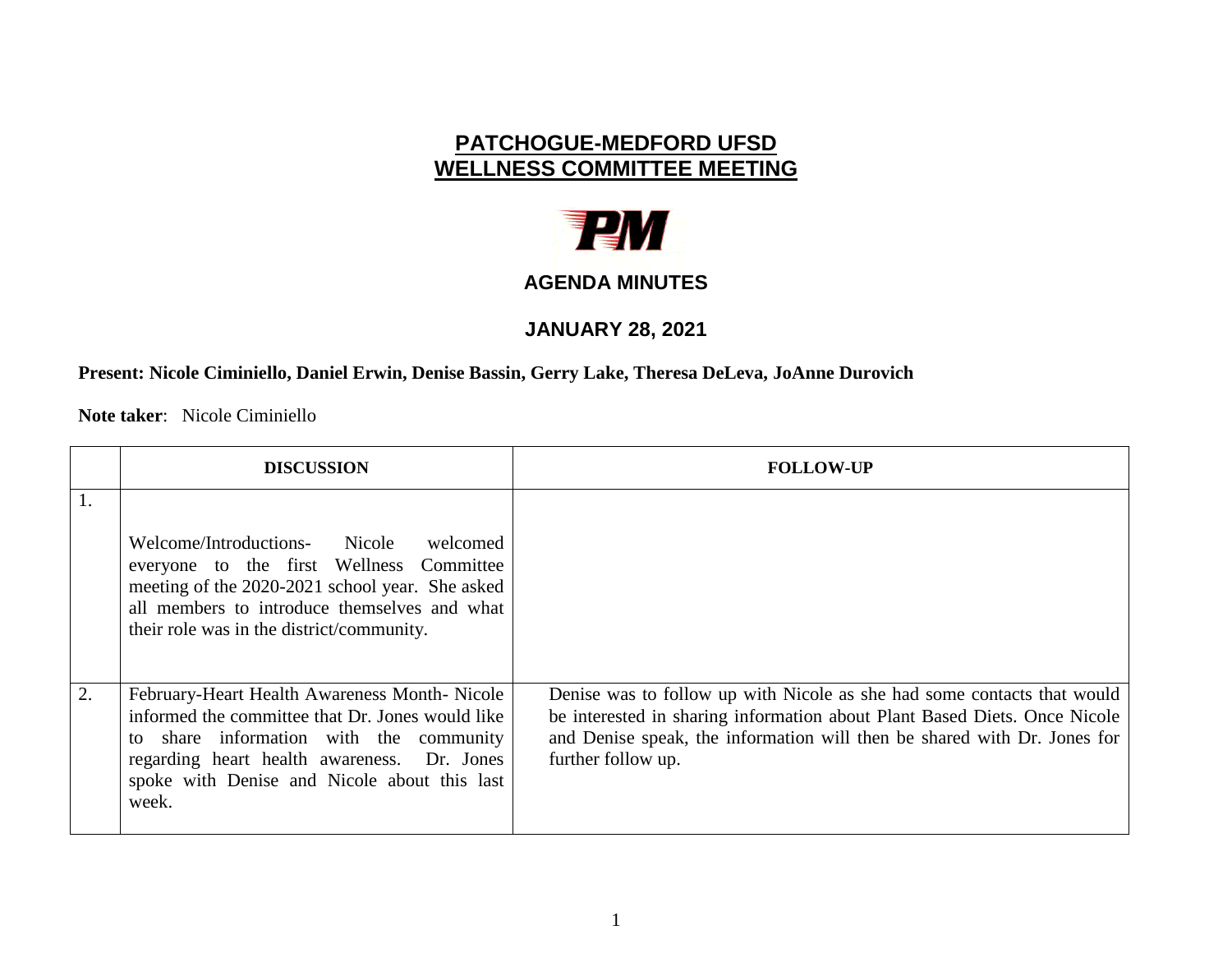|                  | <b>DISCUSSION</b>                                                                                                                                                                                                                                                                                                                                                                               | <b>FOLLOW-UP</b>                                                                                                                                                                                                                                                                                                                                        |
|------------------|-------------------------------------------------------------------------------------------------------------------------------------------------------------------------------------------------------------------------------------------------------------------------------------------------------------------------------------------------------------------------------------------------|---------------------------------------------------------------------------------------------------------------------------------------------------------------------------------------------------------------------------------------------------------------------------------------------------------------------------------------------------------|
|                  |                                                                                                                                                                                                                                                                                                                                                                                                 |                                                                                                                                                                                                                                                                                                                                                         |
| 3.               | Plant Based Diets- Denise gave a basic overview<br>of some of the work she has been doing involving<br>plant based diets. She gave some very interesting<br>statistics about plant based diets and what it really<br>entails.                                                                                                                                                                   | Denise wanted to know how she could get this information out to further<br>educate students and the community. Nicole gave some suggestions by first<br>speaking with her Principal and her colleagues. Nicole also stated to speak<br>with Ryan Cox about how this could be incorporated with the health<br>teachers as well.                          |
| $\overline{4}$ . | Other- JoAnne Durovich explained that she is a<br>social worker for St. Joseph's college. She has<br>written many grants to help assist homeless<br>students and veterans. She was able to receive<br>funding for a group of veterans to grow an<br>organic garden.                                                                                                                             | JoAnne asked if the district has a grant writer. Nicole explained that Mrs.<br>Cannetti (Assistant Superintendent for Instruction) writes many of the<br>district's grants, but there are many teachers and Principal's that look for<br>grant opportunities as well. For example, there are a number of schools that<br>have gotten grants from LOWES. |
| 5.               | Gerry explained that she would like to continue<br>the relationship with the District on educating the<br>younger students with the curriculum "My Plate"<br>Gerry stated that Cornell Cooperative was due to<br>come into the District starting in March and then<br>the Pandemic hit. Gerry would like to go back to<br>those two schools since they never were able to<br>finish the program | Gerry will follow up with Nicole about available dates to do this. The<br>program would be done via zoom.                                                                                                                                                                                                                                               |
| 6.               | Family Center- The committee asked if it would<br>be beneficial to have one of the Family Center<br>employees to be a part of the Wellness<br>Committee. Nicole thought it was a great idea.                                                                                                                                                                                                    | Nicole will follow up with the Family Center and see if anyone would be<br>available to join the committee.                                                                                                                                                                                                                                             |